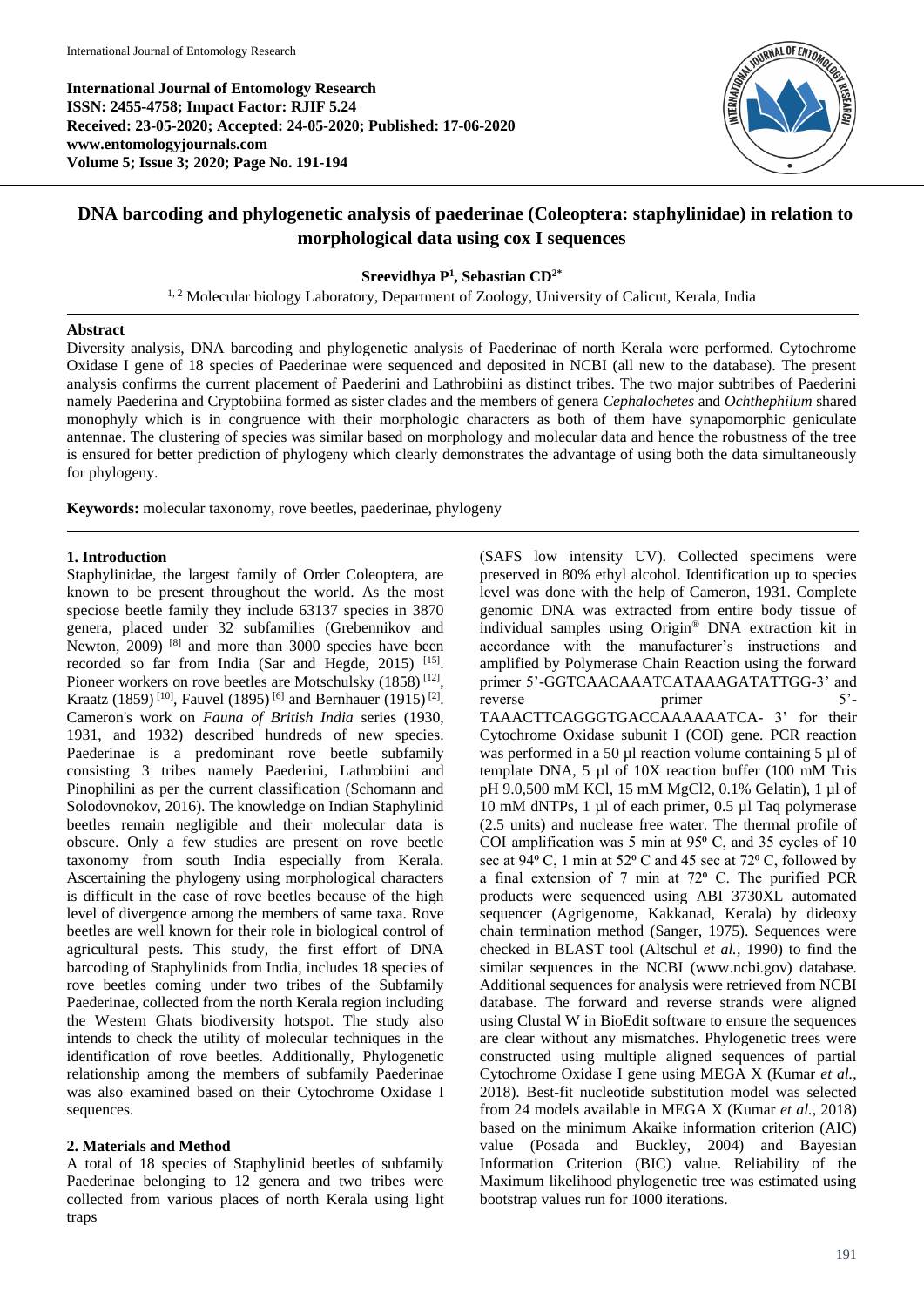# **3. Results**

Nineteen COI sequences of 18 species of rove beetles representing 12 genera were obtained with all the sequences with length above 500 bp. No stop codon or frame shifts were detected indicating that sequences were not pseudogenes (NUMTs). All the sequences, except that of *Paederus fuscipes*, were first submissions of Staphylinids from India and also new to NCBI as we could not find conspecific sequences while running BLAST nucleotide search. But the search resulted in many of our sequences matching with the congeneric species of GenBank. This stipulate that COI sequences are useful in determining the

genus if the database is robust. Even if the sequence of a species is not available in NCBI the nearest match will be from the same family. As in other insect groups (Sabir *et al.*, 2019) codon structure of Cytochrome Oxidase 1 of Staphyinids collected were AT biased (Adenine 29.6%, Thymine 37.4%, Cytosine 17.7% and Guanine 15.3%).

K2P divergences within and between genera and tribe were calculated and compared with the sequences present in the online portals and the results were summarized in Table 3. A notable increase in K2P divergence was found across different taxonomic levels.

| Sl. No. | Organism                    | Voucher No.      | <b>Place of Collection</b> | <b>Accession No.</b> |
|---------|-----------------------------|------------------|----------------------------|----------------------|
|         | Acanthoglossa hirta         | <b>SB18</b>      | Parambil Bazar, Kozhikode  | MH614378.1           |
| 2.      | Astenus indicus             | SB12             | Thenjipalam, Malappuram    | MN515409.1           |
| 3.      | Cephalochetus brunneus      | <b>SB40</b>      | Thenjipalam, Malappuram    | MN515415.1           |
| 4.      | Cephalochetus elegans       | SB31             | Cherupuzha, Kannur         | MN515407.1           |
| 5.      | Charichirus chinensis       | SB35             | Kodumbu, Palakkad          | MN515410.1           |
| 6.      | Cryptobium nilgiriense      | <b>SB86</b>      | Padikkal, Malappuram       | MN882068.1           |
| 7.      | Lithocharis uvida           | SB52             | Pattambi, Palakkad         | MN882066.1           |
| 8.      | Medon andrewesi             | SB92             | Aralam, Kannur             | MN882067.1           |
| 9.      | Ochthephilum extraneum      | SB25             | Parambil Bazar, Kozhikode  | MH614379.1           |
| 10.     | Ochthephilum filum          | SB53             | Kakkayam, Kozhikode        | MN638771.1           |
| 11.     | Ochthephilum sanguinolentum | SB <sub>01</sub> | Medical College, Kozhikode | MH614376.1           |
| 12.     | Ochthephilum sanguinolentum | <b>SB10</b>      | Karuvanchal, Kannur        | MH614377.1           |
| 13.     | Paederus fuscipes           | <b>SB38</b>      | Musliyarangadi, Malappuram | MH025910.1           |
| 14.     | Paederus hingstoni          | <b>SB60</b>      | Kozhippara, Kozhikode      | MN515414.1           |
| 15.     | Pseudolathra caffra         | SB85             | Padikkal, Malappuram       | MN515412.1           |
| 16.     | Scopaeus beesoni            | SB43             | Tholpetty, Wayanad         | MT009021.1           |
| 17.     | Scopaeus bicuspis           | SB33             | Ranipuram, Kasaragod       | MT009022.1           |
| 18.     | Scopaeus obscuripes         | SB61             | Nelliampathi, Palakkad     | MN638769.1           |
| 19.     | Stiliderus crassus          | SB69             | Athirappilly, Thrissur     | MN638770.1           |

| Table 1: List of staphylinids of North Kerala with voucher and NCBI accession number |  |
|--------------------------------------------------------------------------------------|--|
|--------------------------------------------------------------------------------------|--|

**Table 2:** List of Cytochrome oxidase I sequences of staphylinids retrieved from NCBI for phylogenetic analysis

| Sl. No.          | <b>Species</b>               | <b>Accession No.</b> | Country        |
|------------------|------------------------------|----------------------|----------------|
| 1.               | Astenus gracilis             | HQ953976.1           | Germany        |
| 2.               | Astenus pulchellus           | KU919604.1           | Germany        |
| 3.               | Homaeotarsus pimerianus      | JF887727.1           | Canada         |
| $\overline{4}$ . | Lathrobium fulvipenne        | HO953726.1           | Germany        |
| 5.               | Lathrobium impressum         | KU919314.1           | Germany        |
| 6.               | Lithocharis nigriceps        | KU916608.1           | Finland        |
| 7.               | Lithocharis nigriceps        | KU917362.1           | Germay         |
| 8.               | Medon apicalis               | KT780658.1           | London         |
| 9.               | Medon fusculus               | HQ953660.1           | Germany        |
| 10.              | Paederus fuscipes            | KU913530.1           | Germany        |
| 11.              | Paederus riparius            | KU912611.1           | Poland         |
| 12.              | Paederus schoenherri         | HO954585.1           | Germany        |
| 13.              | Pinophilus latipes           | HQ582746.1           | Germany        |
| 14.              | Pinophilus parcus            | HO582750.1           | Germany        |
| 15.              | Rugilus rufipes              | KU919485.1           | Germany        |
| 16.              | Scopaeus gracilis            | KM439385.1           | Austria        |
| 17.              | Scopaeus gracilis            | HO953589.1           | Germany        |
| 18.              | Scopaeus laevigatus          | KU917026.1           | Germany        |
| 19.              | Sunius melanocephalus        | KM441753.1           | Czech Republic |
| 20.              | Staphylininae sp. (Outgroup) | KM847280.1           | Canada         |

| <b>Table 3:</b> Sequence divergences (K2P) at various taxonomic levels |  |  |
|------------------------------------------------------------------------|--|--|
|------------------------------------------------------------------------|--|--|

|                                             |             | Range Mean dist. S.E. |      |
|---------------------------------------------|-------------|-----------------------|------|
| Intra species divergence                    | $0.0 - 1.0$ | 0.05                  | 0.05 |
| Intra generic sequence divergence 7.5–20.9  |             | 16.29                 | 2.10 |
| Intra tribe sequence divergence 20.2–24.2   |             | 22.20                 | 2.00 |
| Inter generic sequence divergence 16.5–29.1 |             | 24.00                 | 2.30 |
| Inter tribe sequence divergence 22.0–27.9   |             | 25.53                 | 2.10 |

#### **4. Discussion**

The phylogeny analysis confirms the current placement of Paederini and Lathrobiini as distinct tribes because the intra tribe divergence of Paederini is less than between Paederini and Lathrobiini. There is a remarkable difference in nucleotide substitution patterns among Paederini and Lathrobiini (Fig.3). Tribe Pinophilini showed monophyly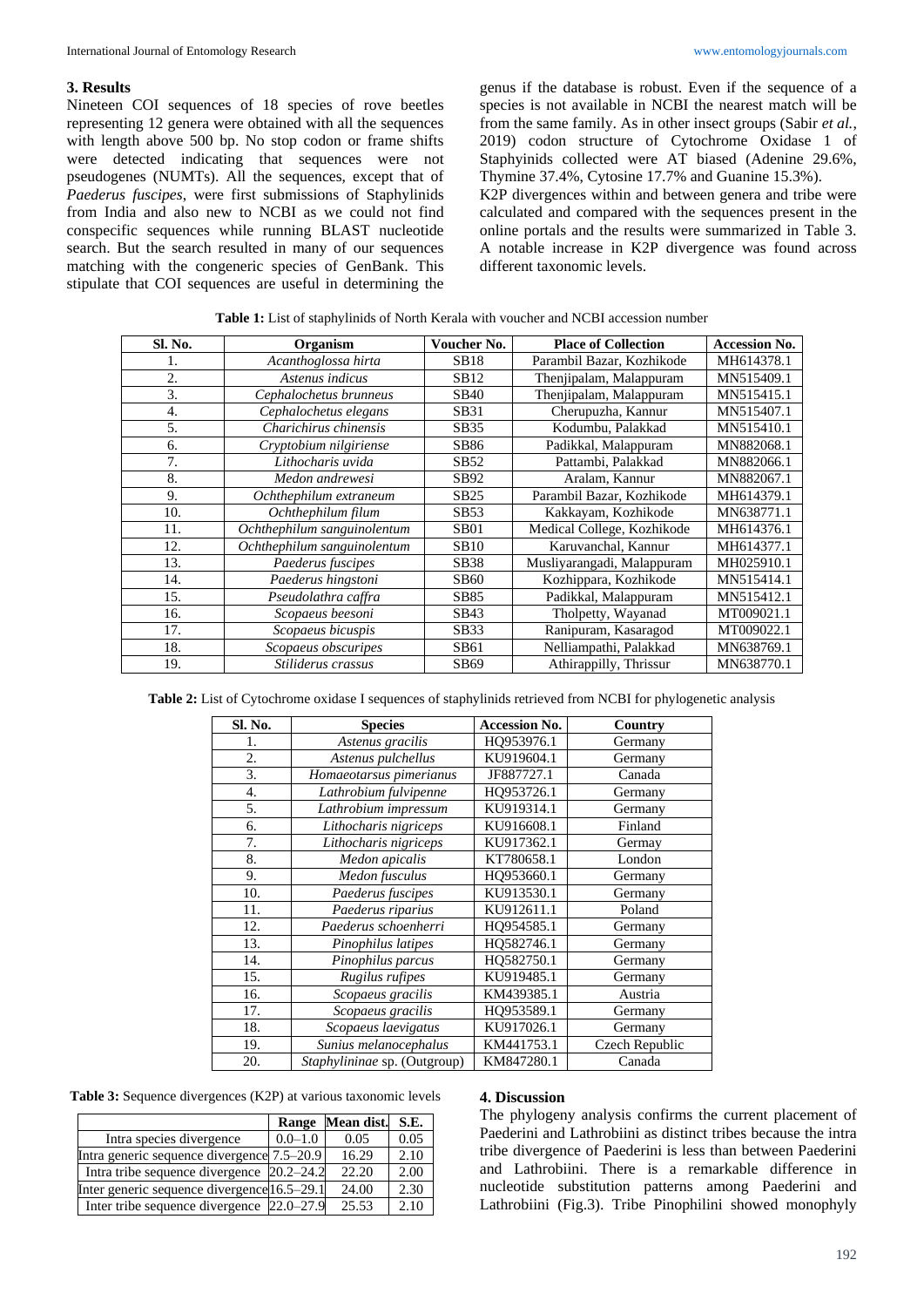and common ancestry with other two tribes (Lathrobiini + Paederini) and this is evident in their morphological characters also (Herman, 1981)  $[9]$ . The members of Lathrobiini showed polyphyletic relationships among subtribes but kept much distance from members of Paederini in the Phylogenetic tree in congruence with the morphology-based study. Synapomorphic characters of tribe Lathrobiini include nasale with seta Fl2 short and swollen at the base, ligula with branched microtrichia and anterior margin of buccal cavity with cuticular process arranged in rows and the shared characters of members of Paederini include nasale with unmodified seta Fl2, ligula with microtrichia not branched and anterior margin of buccal cavity with cuticular processes not arranged in rows (Frania, 1986) [7]. Within Paederini, our study reveals two distinct monophyletic subtribes namely Paederina and Cryptobiina. The genera *Ochthephilum* and *Cephalochetus* are here confirmed as sister taxa with strong support. This agrees with the earlier suggestion of Schulke and Smetana, 2015 that *Cephalochetus* is indeed a member of Cryptobiina. Geniculate antennae, narrow anterior tarsi without adhesive setae underneath, and the structure of the aedeagus of *Cephalochetus* also support this placement. The clustering of species was similar in both molecular and morphologybased analysis and hence the robustness of the study is ensured for better prediction of phylogeny.



**Fig 1:** Rove beetles of North Kerala representing 12 genera of Subfamily Paederinae –1. *Acanthoglossa hirta*, 2. *Astenus indicus*, 3. *Cephalochetus brunneus*, 4. *Charichirus chinensis*, 5. *Cryptobium nilgiriense*, 6. *Lithocharis uvida*, 7. *Medon andrewesi*, 8. *Ochthephilum sanguinolentum*, 9. *Paederus fuscipes*, 10. *Pseudolathra caffra*, 11. *Scopaeus beesoni*, 12. *Stiliderus crassus*  Scale bar 1mm



**Fig 2:** Map of Kerala showing the collection sites for the present work

|                                      | 210.                                                                                                                                                                                                               | $220 -$ | 230 | 240 | 250 | 260 |            |
|--------------------------------------|--------------------------------------------------------------------------------------------------------------------------------------------------------------------------------------------------------------------|---------|-----|-----|-----|-----|------------|
| Ochthephilum sanquinolentum (Kerala) | GCAGGAACAGGTTGAACGGTTTACCCCCCCGCTATCAACAAACTCTTTCCATAATGGCTCTTCCG1                                                                                                                                                 |         |     |     |     |     |            |
| Cryptobium nilgiriense (Kerala)      |                                                                                                                                                                                                                    |         |     |     |     |     |            |
| Ochthephilum sanquinolentum (Kerala) |                                                                                                                                                                                                                    |         |     |     |     |     |            |
| Ochthephilum extraneum (Kerala)      |                                                                                                                                                                                                                    |         |     |     |     |     |            |
| Paederus hingstoni (Kerala)          |                                                                                                                                                                                                                    |         |     |     |     |     |            |
| Paederus fuscipes (Kerala)           |                                                                                                                                                                                                                    |         |     |     |     |     |            |
| Ochthephilum filum (Kerala)          |                                                                                                                                                                                                                    |         |     |     |     |     |            |
| Cephalochetus brunneus (Kerala)      |                                                                                                                                                                                                                    |         |     |     |     |     |            |
| Cephalochetus elegans (Kerala)       |                                                                                                                                                                                                                    |         |     |     |     |     |            |
| Lithocharis uvida (Kerala)           |                                                                                                                                                                                                                    |         |     |     |     |     |            |
| Medon andrewesi (Kerala)             | $\ldots$ TATATTTTTAT.GCAGGAAGA                                                                                                                                                                                     |         |     |     |     |     |            |
| Scopaeus beesoni (Kerala)            | $\ldots \ldots \ldots$ $\lambda \ldots \ldots \tau \ldots \tau \ldots \tau \ldots \tau \ldots \ldots \tau \tau \ldots \tau \lambda \tau \ldots \text{GCT} \ldots \text{GGA} \ldots \text{GG} \ldots \ldots \ldots$ |         |     |     |     |     |            |
| Scopacus bicuspis (Kerala)           | $\dots$ TTGTTATTTAT.GCCGGAGG                                                                                                                                                                                       |         |     |     |     |     |            |
| Scopaeus obscuripes (Kerala)         | TAATCCT.TTAT.GCTGGAGT                                                                                                                                                                                              |         |     |     |     |     |            |
| Pseudolathra caffra (Kerala)         | AATATTTAT.GCTGGTG.CA                                                                                                                                                                                               |         |     |     |     |     |            |
| Charichirus chinensis (Kerala)       |                                                                                                                                                                                                                    |         |     |     |     |     | athrobiini |
| Astenus indicus (Kerala)             | TTGTAGCTTAT.GCTC.GAGGT                                                                                                                                                                                             |         |     |     |     |     |            |
| Stiliderus crassus (Kerala)          | $\ldots$ T T ACTTTTTAT.GCGGATGA                                                                                                                                                                                    |         |     |     |     |     |            |
| Acanthoglossa hirta (Kerala)         |                                                                                                                                                                                                                    |         |     |     |     |     |            |

**Fig 3:** Multiple sequence alignment showing difference in nucleotide substitution among two tribes of Paederinae present in Kerala



**Fig 4:** Phylogenetic tree of Paederinae based on Cytochrome Oxidase I sequences using Maximum likelihood method